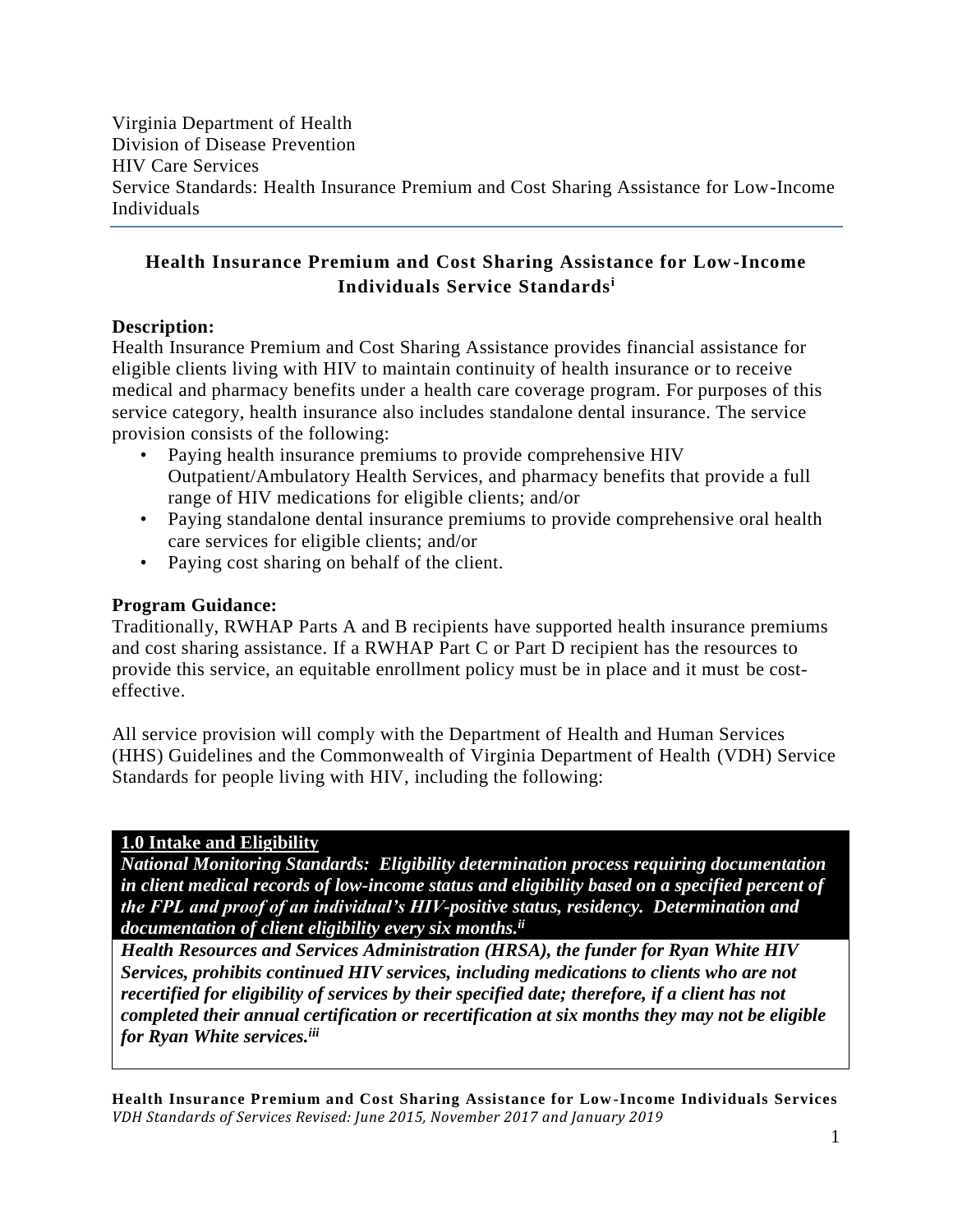| <b>Standard</b>                                                                                                                       | <b>Measure</b>                                                                                                                        |  |
|---------------------------------------------------------------------------------------------------------------------------------------|---------------------------------------------------------------------------------------------------------------------------------------|--|
| Referral                                                                                                                              |                                                                                                                                       |  |
| 1.1) Self-referral or referral for Health<br><b>Insurance Premium and Cost Sharing</b><br>Assistance Services by a Part B provider is | 1.1) Documentation of referral for Health<br><b>Insurance Premium and Cost Sharing</b><br>Services is present in the client's record, |  |
| documented prior to initiation of the service.                                                                                        | signed and dated.                                                                                                                     |  |
| Eligibility                                                                                                                           |                                                                                                                                       |  |
| 1.2) The client's eligibility for Ryan White                                                                                          | 1.2) Documentation of the client's eligibility                                                                                        |  |
| Part B services is determined.                                                                                                        | is present in the client's record.                                                                                                    |  |
| 1.3) To be eligible for this service applicants                                                                                       | 1.3) Documentation is present in files that<br>verifies:                                                                              |  |
| must:<br>Be diagnosed with HIV<br>a)                                                                                                  | a) Client is diagnosed with HIV                                                                                                       |  |
| b) Live in Virginia                                                                                                                   | b) Client lives in Virginia                                                                                                           |  |
| Have an individual or family income at<br>c)                                                                                          | Client meets income guidelines<br>$\mathbf{c})$                                                                                       |  |
| or below 500% of the Federal Poverty                                                                                                  | Client Medicaid status (gap of<br>$\rm d$                                                                                             |  |
| Level (FPL)                                                                                                                           | services)                                                                                                                             |  |
| d) Ryan White Part B is the payer of last                                                                                             | e) Recertification for continued                                                                                                      |  |
| resort and other funding sources must be                                                                                              | eligibility for Part B services every six                                                                                             |  |
| vigorously pursued.<br>Providers<br>are                                                                                               | months                                                                                                                                |  |
| responsible to ensure that clients are                                                                                                | Client agrees to participate in<br>f)                                                                                                 |  |
| screened and deemed ineligible for other                                                                                              | insurance option that best meets their                                                                                                |  |
| payer sources covered by Federal or                                                                                                   | medical needs and for which the client                                                                                                |  |
| State programs such as Medicare,                                                                                                      | is eligible.                                                                                                                          |  |
| Medicaid, all other forms of insurance or                                                                                             |                                                                                                                                       |  |
| third party payers such as private and                                                                                                |                                                                                                                                       |  |
| commercial insurance plans, and other                                                                                                 |                                                                                                                                       |  |
| payers.                                                                                                                               |                                                                                                                                       |  |
| Provide recertification every six months<br>e)                                                                                        |                                                                                                                                       |  |
| with proof of income, changes in                                                                                                      |                                                                                                                                       |  |
| insurance coverage, or any changes in                                                                                                 |                                                                                                                                       |  |
| residency<br>f) Client eligibility ensures Part B                                                                                     |                                                                                                                                       |  |
| services are used as the payer of last                                                                                                |                                                                                                                                       |  |
| resort. Client must agree to participate                                                                                              |                                                                                                                                       |  |
| in the insurance option client is eligible                                                                                            |                                                                                                                                       |  |
| and that best meets the client's medical                                                                                              |                                                                                                                                       |  |
| needs regardless of preference.                                                                                                       |                                                                                                                                       |  |
|                                                                                                                                       |                                                                                                                                       |  |
| <i>Note:</i> The Part B Program is the payer of last                                                                                  |                                                                                                                                       |  |
| resort. This is interpreted as "funds                                                                                                 |                                                                                                                                       |  |
| receivedwill not be utilized to make                                                                                                  |                                                                                                                                       |  |
| payments for any item or service to the extent                                                                                        |                                                                                                                                       |  |
| that payment has been made, or can reasonably                                                                                         |                                                                                                                                       |  |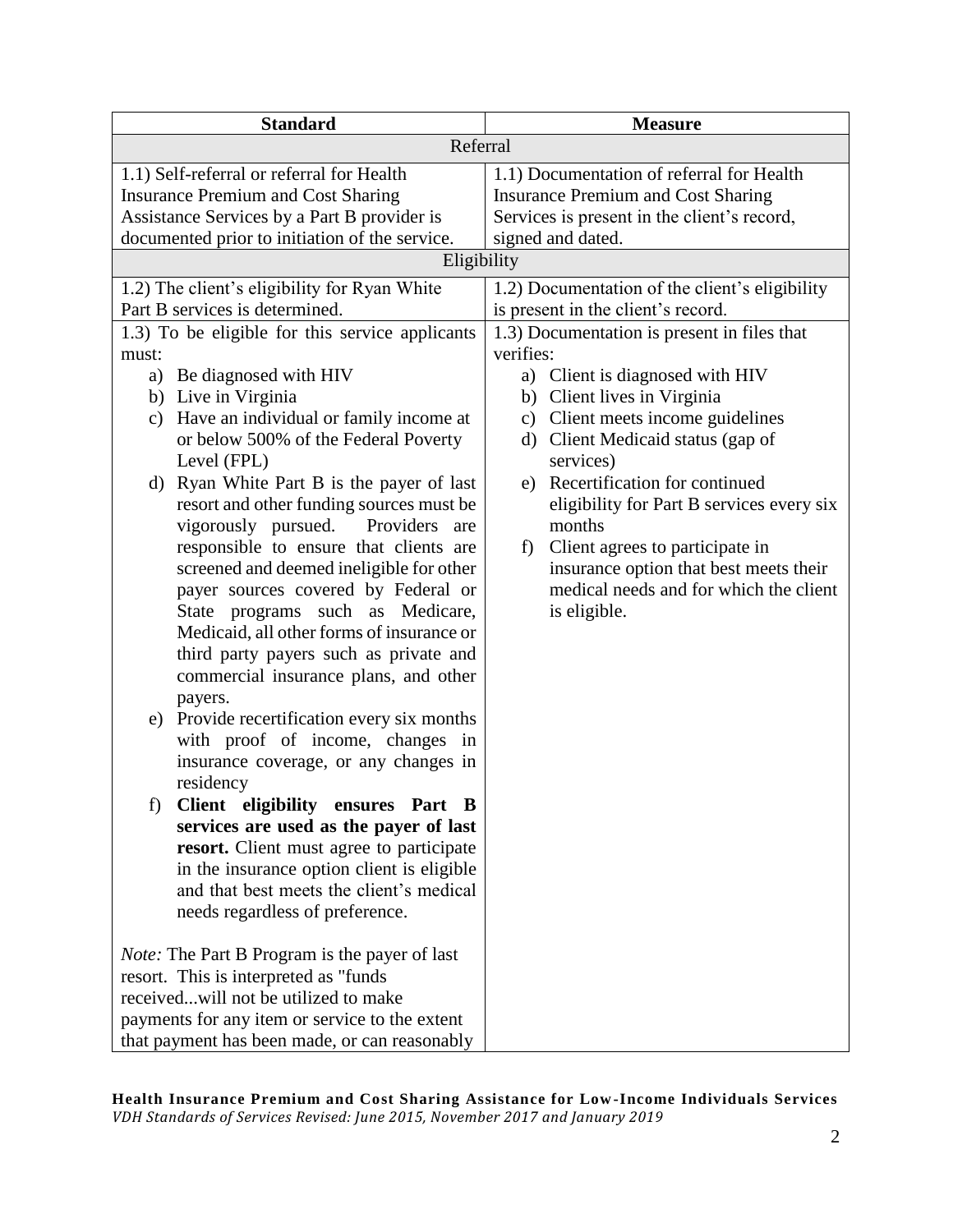| be expected to be made" by another payment<br>source. <sup>iv</sup>                                                                                                               |                                                  |  |
|-----------------------------------------------------------------------------------------------------------------------------------------------------------------------------------|--------------------------------------------------|--|
|                                                                                                                                                                                   |                                                  |  |
| Apply through the VDH Central Office or<br>through agency's eligibility services.                                                                                                 |                                                  |  |
| Intake                                                                                                                                                                            |                                                  |  |
| 1.4) Eligibility screening and intake to be                                                                                                                                       | 1.4) Documentation of intake and eligibility     |  |
| completed within 15 days of initial contact                                                                                                                                       | screening in client record signed and dated.     |  |
| with client.                                                                                                                                                                      |                                                  |  |
| Recertification                                                                                                                                                                   |                                                  |  |
| 1.5) Client must be recertified every six months                                                                                                                                  | 1.5) Documentation of recertification of the     |  |
| to continue to receive Ryan White services.                                                                                                                                       | client's eligibility every six months is present |  |
| There is no grace period.                                                                                                                                                         | in the client's record.                          |  |
| <b>2.0 Key Services Components and Activities</b>                                                                                                                                 |                                                  |  |
| Provision of Health Insurance Premium and Cost-sharing Assistance that provides a cost -                                                                                          |                                                  |  |
| effective alternative to ADAP by: a) Purchasing health insurance that provides                                                                                                    |                                                  |  |
| comprehensive primary care and pharmacy benefits for low income clients that provide a full                                                                                       |                                                  |  |
| range of HIV medications, b)Paying co-pays (including co-pays for prescription eyewear for                                                                                        |                                                  |  |
| conditions related to HIV infection) and deductibles on behalf of the client, c)Providing<br>funds to contribute to a client's Medicare Part D true out-of-pocked (TrOOP) costs." |                                                  |  |
|                                                                                                                                                                                   |                                                  |  |
|                                                                                                                                                                                   |                                                  |  |
| <b>Standard</b>                                                                                                                                                                   | <b>Measure</b>                                   |  |
| Documentation                                                                                                                                                                     | 2.1) Documentation of health insurance           |  |
| 2.1) All health insurance premium and cost-<br>sharing assistance services provided is                                                                                            | premium and cost-sharing assistance is in        |  |
| documented in client record.                                                                                                                                                      | client's record signed and dated.                |  |
| Assessment/Service Plan/Provision of Services                                                                                                                                     |                                                  |  |
| 2.2) An initial assessment of client's core and                                                                                                                                   | 2.2) Documentation of assessment in client's     |  |
| support service needs to be completed prior to                                                                                                                                    | record signed and dated.                         |  |
| the initiation of the service plan.                                                                                                                                               |                                                  |  |
| 2.3) Within fifteen (15) days after the initial                                                                                                                                   | 2.3) Documentation of service plan in client's   |  |
| assessment, a service plan will be developed in                                                                                                                                   | record signed and dated.                         |  |
| collaboration with the insurance assistance                                                                                                                                       |                                                  |  |
| staff and client which will identify the scope of                                                                                                                                 |                                                  |  |
| insurance services, cost limitations, timeframes                                                                                                                                  |                                                  |  |
| and client responsibilities. The client will be                                                                                                                                   |                                                  |  |
| offered a copy of the plan.                                                                                                                                                       |                                                  |  |
|                                                                                                                                                                                   |                                                  |  |
| <i>Note:</i> No direct payments will be made to<br>clients.                                                                                                                       |                                                  |  |
| 2.4) Service plan is reassessed every 90 days to                                                                                                                                  | 2.4) Documentation of review and update of       |  |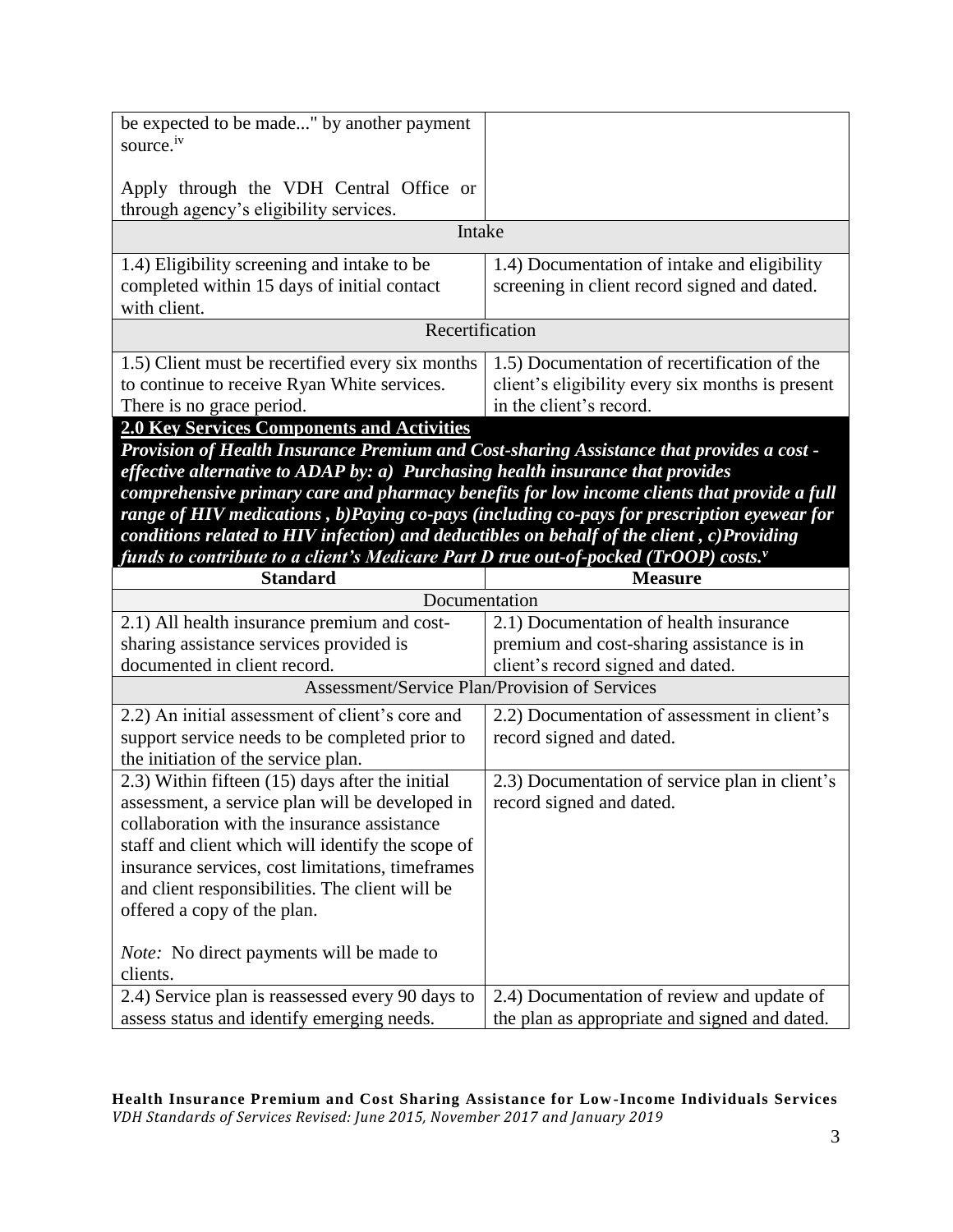| 2.5) Assist VDH with the purchase process of<br>health insurance premiums to provide<br>comprehensive HIV Outpatient/Ambulatory<br>Health Services, and pharmacy benefits that<br>provide a full range of HIV medications for<br>eligible clients.<br>Note: Purchased health coverage includes at<br>least one drug in each class of core<br>antiretroviral therapeutics from the Department<br>of Health and Human Services (HHS)<br>Guidelines for the Use of Antiretroviral Agents<br>in HIV-1-Infected Adults and Adolescents and<br>provides comprehensive primary medical care. | 2.5) Documentation of health insurance<br>premiums that provide OAHS and pharmacy<br>benefits.                                                                                             |  |
|---------------------------------------------------------------------------------------------------------------------------------------------------------------------------------------------------------------------------------------------------------------------------------------------------------------------------------------------------------------------------------------------------------------------------------------------------------------------------------------------------------------------------------------------------------------------------------------|--------------------------------------------------------------------------------------------------------------------------------------------------------------------------------------------|--|
| 2.6) Methodology in place to demonstrate<br>purchase of health insurance is cost effective in<br>the aggregate in comparison to the full cost of<br>medications and other appropriate HIV<br>outpatient ambulatory health services.                                                                                                                                                                                                                                                                                                                                                   | 2.6) Summary of comparative costs.                                                                                                                                                         |  |
| 2.7) Paying co-pays (including co-pays for<br>prescription eyewear for conditions related to<br>HIV infection) and deductibles on behalf of<br>eligible clients.<br><i>Note:</i> If funds are used to cover co-pays for                                                                                                                                                                                                                                                                                                                                                               | 2.7) Documentation of co-pays and<br>deductibles in client's record.                                                                                                                       |  |
| prescription eyewear, a physician's written<br>statement confirming the eye condition is<br>related to HIV infection is required.                                                                                                                                                                                                                                                                                                                                                                                                                                                     |                                                                                                                                                                                            |  |
| 2.8) Providing funds to contribute to an<br>eligible client's Medicare Part D true out-of-<br>pocked (TrOOP) cost.                                                                                                                                                                                                                                                                                                                                                                                                                                                                    | 2.8) Clients maintain their Medicare Part D<br>coverage and advance through the self-<br>pay/donut hole tier of Part D into the<br>Catastrophic Tier (final tier)                          |  |
| <b>Transition and Discharge</b>                                                                                                                                                                                                                                                                                                                                                                                                                                                                                                                                                       |                                                                                                                                                                                            |  |
| 2.9) Client discharged when Health Insurance<br>Premiums and Cost Sharing Services are no<br>longer needed, goals have been met, upon<br>death or due to safety issues. (see 2.10)<br>Prior to discharge: Reasons for discharge and<br>options for other service provision should be<br>discussed with client. Whenever possible,<br>discussion should occur face-to-face. If not<br>possible, provider should attempt to talk with                                                                                                                                                   | 2.9) Documentation of discharge plan and<br>summary in client's record with clear<br>rationale for discharge within 30 days of<br>discharge, including certified letter, if<br>applicable. |  |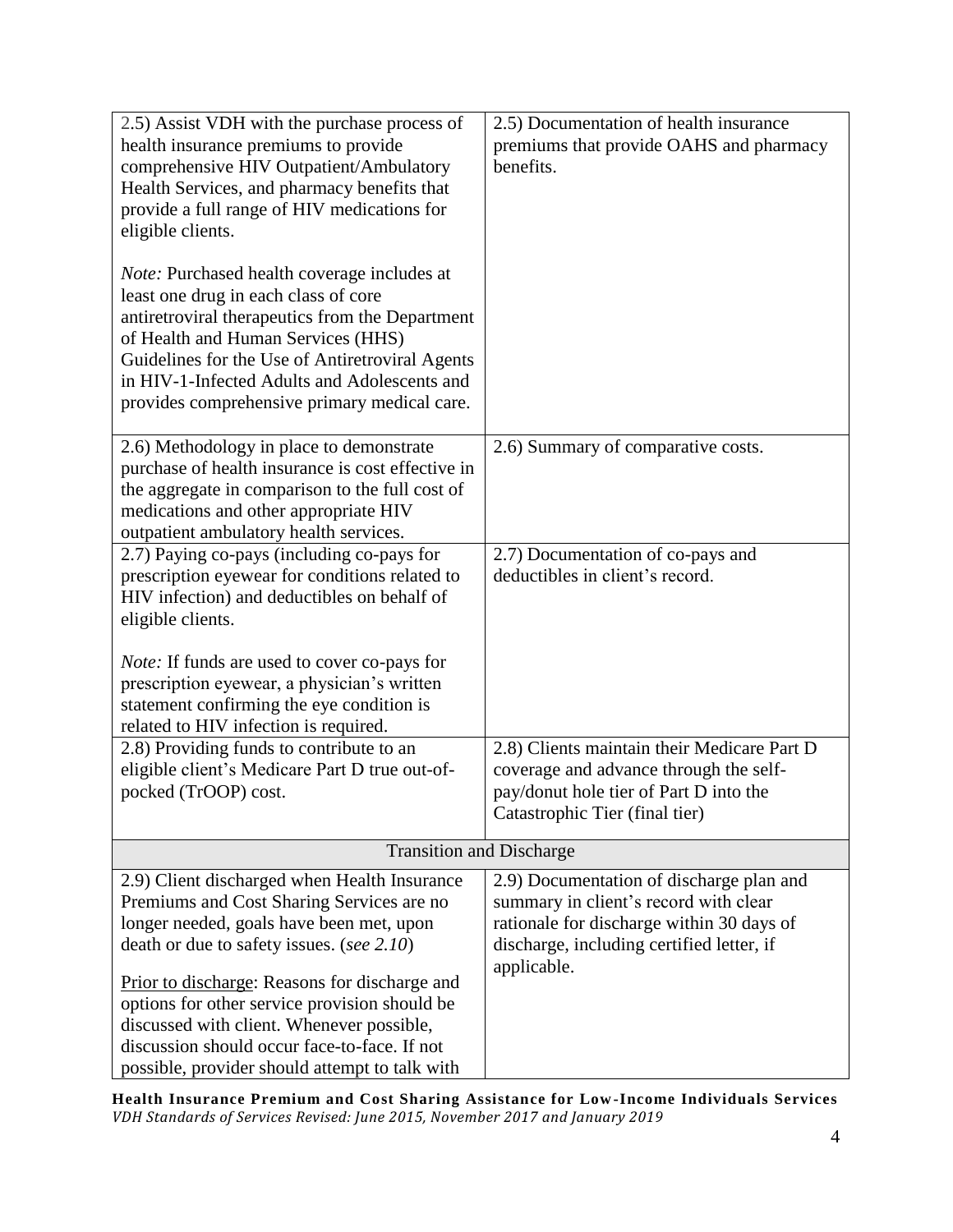client via phone. If verbal contact is not possible, a certified letter must be sent to client's last known address. If client is not present to sign for the letter, it must be returned to the provider.

Documentation: Client's record must include:

- a) Date services start
- b) Special client needs
- c) Services needed/actions taken, if applicable
- d) Date of discharge
- e) Reason(s) for discharge
- f) Referrals made at time of discharge, if applicable.

Transfer: If client transfers to another location, agency or service provider, transferring agency will provide discharge summary and other requested records within 5 business days of request. If client moves to another area, transferring agency will make referral for needed services in the new location.

Unable to Locate: If client cannot be located, agency will make and document a minimum of three follow-up attempts on three separate dates (by phone or in person) over a threemonth period after first attempt. A certified letter must be mailed to the client's last known mailing address within five business days after the last attempt to notify the client. The letter will state that the case will be closed within 30 days from the date on the letter if an appointment with the provider is not made.

Withdrawal from Service: If client reports that services are no longer needed or decides to no longer participate in the Service Plan, client may withdraw from services. Because clients may withdraw for a variety of reasons it may be helpful to conduct an exit interview to ensure reasons for withdrawal are understood, or identify factors interfering with the client's ability to fully participate if services are still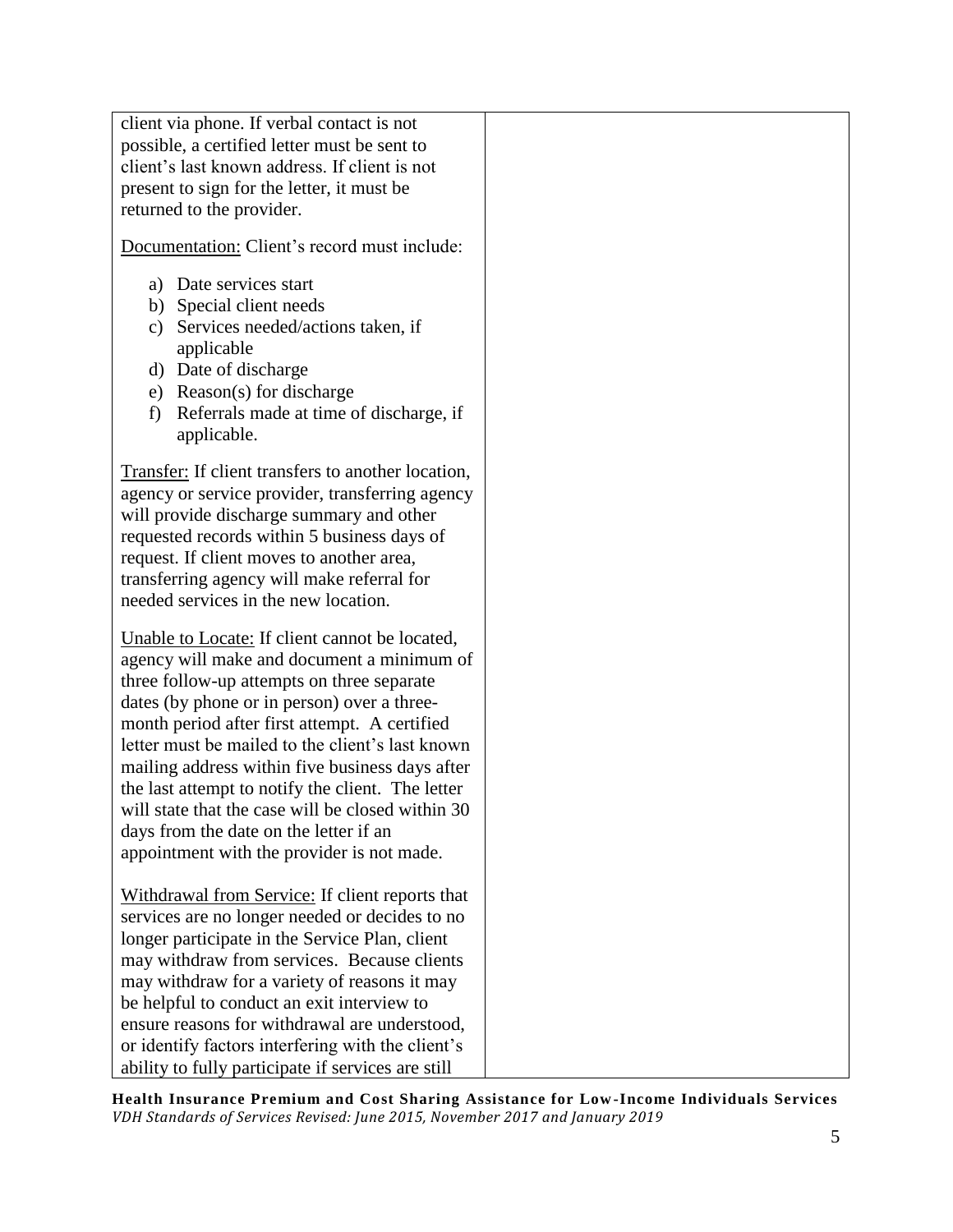| needed. If other issues are identified that                                                                                                                                                                                                                                                                                                                                                                                                                                                                                                                                                                                                                                                                                                 |                                                   |
|---------------------------------------------------------------------------------------------------------------------------------------------------------------------------------------------------------------------------------------------------------------------------------------------------------------------------------------------------------------------------------------------------------------------------------------------------------------------------------------------------------------------------------------------------------------------------------------------------------------------------------------------------------------------------------------------------------------------------------------------|---------------------------------------------------|
| cannot be managed by the agency clients                                                                                                                                                                                                                                                                                                                                                                                                                                                                                                                                                                                                                                                                                                     |                                                   |
| should be referred to appropriate agencies.                                                                                                                                                                                                                                                                                                                                                                                                                                                                                                                                                                                                                                                                                                 |                                                   |
| Administrative Discharge: Clients who engage<br>in behavior that abuses the safety or violates<br>the confidentiality of others may be<br>discharged. Prior to discharging a client for<br>this reason, the case must be reviewed by<br>leadership according to that agency's policies.<br>Clients who are discharged for administrative<br>reasons must be provided written notification<br>of and reason for the discharge, and must be<br>notified of possible alternative resources. A<br>certified letter that notes the reason for<br>discharge and includes alternative resources<br>must be mailed to the client's last known<br>mailing address within five business days after<br>the date of discharge, and a copy must be filed |                                                   |
| in the client's chart.                                                                                                                                                                                                                                                                                                                                                                                                                                                                                                                                                                                                                                                                                                                      |                                                   |
| <b>Case Closure</b>                                                                                                                                                                                                                                                                                                                                                                                                                                                                                                                                                                                                                                                                                                                         |                                                   |
|                                                                                                                                                                                                                                                                                                                                                                                                                                                                                                                                                                                                                                                                                                                                             |                                                   |
| 2.10) Case will be closed if client:                                                                                                                                                                                                                                                                                                                                                                                                                                                                                                                                                                                                                                                                                                        | 2.10) Documentation of case closure in            |
|                                                                                                                                                                                                                                                                                                                                                                                                                                                                                                                                                                                                                                                                                                                                             |                                                   |
|                                                                                                                                                                                                                                                                                                                                                                                                                                                                                                                                                                                                                                                                                                                                             | client's record with clear rationale for closure. |
| a) Has met the service goals;                                                                                                                                                                                                                                                                                                                                                                                                                                                                                                                                                                                                                                                                                                               |                                                   |
| b) Decides to transfer to another                                                                                                                                                                                                                                                                                                                                                                                                                                                                                                                                                                                                                                                                                                           |                                                   |
| agency;                                                                                                                                                                                                                                                                                                                                                                                                                                                                                                                                                                                                                                                                                                                                     |                                                   |
| Needs are more appropriately<br>c)                                                                                                                                                                                                                                                                                                                                                                                                                                                                                                                                                                                                                                                                                                          |                                                   |
| addressed in other programs;                                                                                                                                                                                                                                                                                                                                                                                                                                                                                                                                                                                                                                                                                                                |                                                   |
| Moves out of state;<br>d)                                                                                                                                                                                                                                                                                                                                                                                                                                                                                                                                                                                                                                                                                                                   |                                                   |
| Fails to provide updated<br>e)                                                                                                                                                                                                                                                                                                                                                                                                                                                                                                                                                                                                                                                                                                              |                                                   |
| documentation of eligibility status                                                                                                                                                                                                                                                                                                                                                                                                                                                                                                                                                                                                                                                                                                         |                                                   |
| thus, no longer eligible for services;                                                                                                                                                                                                                                                                                                                                                                                                                                                                                                                                                                                                                                                                                                      |                                                   |
| f)<br>Fails to maintain contact with the                                                                                                                                                                                                                                                                                                                                                                                                                                                                                                                                                                                                                                                                                                    |                                                   |
| insurance assistance staff for a                                                                                                                                                                                                                                                                                                                                                                                                                                                                                                                                                                                                                                                                                                            |                                                   |
| period of three months despite three                                                                                                                                                                                                                                                                                                                                                                                                                                                                                                                                                                                                                                                                                                        |                                                   |
| (3) documented attempts to contact                                                                                                                                                                                                                                                                                                                                                                                                                                                                                                                                                                                                                                                                                                          |                                                   |
| client;                                                                                                                                                                                                                                                                                                                                                                                                                                                                                                                                                                                                                                                                                                                                     |                                                   |
| g) Can no longer be located;                                                                                                                                                                                                                                                                                                                                                                                                                                                                                                                                                                                                                                                                                                                |                                                   |
| Withdraws from or refuses funded<br>h)                                                                                                                                                                                                                                                                                                                                                                                                                                                                                                                                                                                                                                                                                                      |                                                   |
| services, reports that services are no                                                                                                                                                                                                                                                                                                                                                                                                                                                                                                                                                                                                                                                                                                      |                                                   |
| longer needed, or no longer                                                                                                                                                                                                                                                                                                                                                                                                                                                                                                                                                                                                                                                                                                                 |                                                   |
| participates in the individual service                                                                                                                                                                                                                                                                                                                                                                                                                                                                                                                                                                                                                                                                                                      |                                                   |
| plan;                                                                                                                                                                                                                                                                                                                                                                                                                                                                                                                                                                                                                                                                                                                                       |                                                   |
| Exhibits pattern of abuse as defined<br>$\rm i)$<br>by agency's policy.                                                                                                                                                                                                                                                                                                                                                                                                                                                                                                                                                                                                                                                                     |                                                   |

**Health Insurance Premium and Cost Sharing Assistance for Low -Income Individuals Services** *VDH Standards of Services Revised: June 2015, November 2017 and January 2019*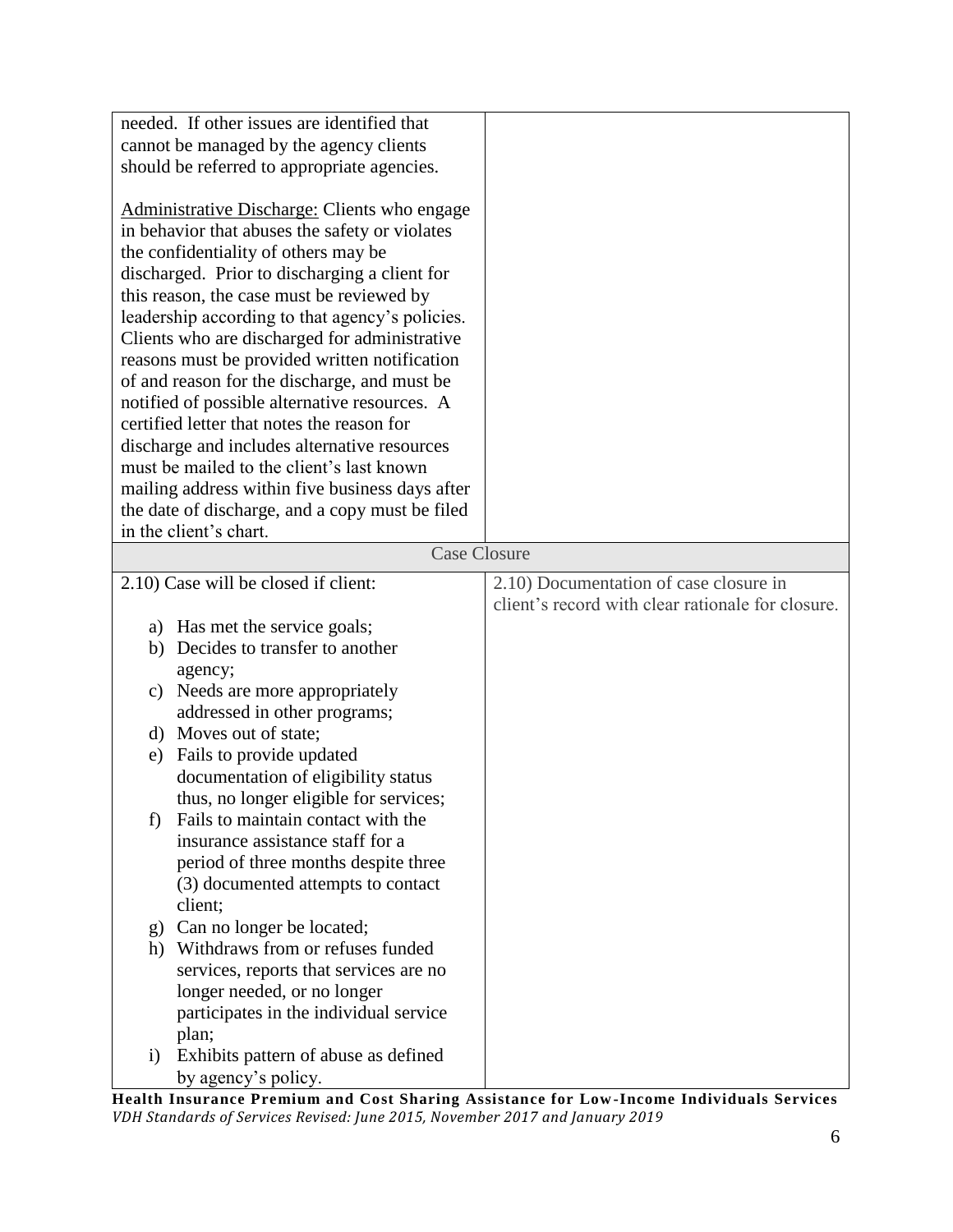| Becomes housed in an                |  |
|-------------------------------------|--|
| "institutional" program anticipated |  |
| to last for a minimum of 30 days,   |  |
| such as a nursing home, prison or   |  |
| inpatient program; or               |  |
| Is deceased.                        |  |
|                                     |  |

## **3.0 Client Rights and Responsibilities**

*National Monitoring Standards: Provision of Part B funded HIV primary medical care and support services, to the maximum extent, without regard to either: the ability of the individual to pay for such services, or the current or past health conditions of the individuals served.vi*

| <b>Standard</b>                                                                                                                                                                                                                                                                                                                                                                                                                                                                                                                                                                     | <b>Measure</b>                                                                |
|-------------------------------------------------------------------------------------------------------------------------------------------------------------------------------------------------------------------------------------------------------------------------------------------------------------------------------------------------------------------------------------------------------------------------------------------------------------------------------------------------------------------------------------------------------------------------------------|-------------------------------------------------------------------------------|
| 3.1) Services are available and accessible to                                                                                                                                                                                                                                                                                                                                                                                                                                                                                                                                       | 3.1) Written eligibility requirements and non-                                |
| any individual who meets program eligibility                                                                                                                                                                                                                                                                                                                                                                                                                                                                                                                                        | discrimination policy on file.                                                |
| requirements.                                                                                                                                                                                                                                                                                                                                                                                                                                                                                                                                                                       |                                                                               |
| All providers shall be in compliance with all<br>applicable federal, state, and local anti-<br>discrimination laws and regulations, including<br>but not limited to the American's with<br>Disabilities Act. All providers shall adopt a<br>non-discrimination policy prohibiting the<br>refusal of rendering services on the basis of the<br>fact or perception of race, color, creed,<br>religion, national origin, ancestry, age, sex,<br>sexual orientation, gender identity, domestic<br>partner status, marital status, height, weight,<br>disability, or HIV/AIDS diagnosis. |                                                                               |
| Each provider shall make available to clients a                                                                                                                                                                                                                                                                                                                                                                                                                                                                                                                                     |                                                                               |
| process for requesting interpretation services,                                                                                                                                                                                                                                                                                                                                                                                                                                                                                                                                     |                                                                               |
| including American Sign Language.                                                                                                                                                                                                                                                                                                                                                                                                                                                                                                                                                   |                                                                               |
| 3.2) Clients Rights and Responsibilities policy                                                                                                                                                                                                                                                                                                                                                                                                                                                                                                                                     | 3.2) Written policy on file.                                                  |
| exists which requires each client to sign & date                                                                                                                                                                                                                                                                                                                                                                                                                                                                                                                                    |                                                                               |
| a form indicating they has been offered: a)                                                                                                                                                                                                                                                                                                                                                                                                                                                                                                                                         |                                                                               |
| explanation of the policy, and b) copy of                                                                                                                                                                                                                                                                                                                                                                                                                                                                                                                                           |                                                                               |
| 'Client's Rights and Responsibilities and to                                                                                                                                                                                                                                                                                                                                                                                                                                                                                                                                        |                                                                               |
| communicate client's understanding of the                                                                                                                                                                                                                                                                                                                                                                                                                                                                                                                                           |                                                                               |
| policy                                                                                                                                                                                                                                                                                                                                                                                                                                                                                                                                                                              |                                                                               |
| 3.3) Explanation of Client's Rights and<br><i>Responsibilities</i> is provided to each client.                                                                                                                                                                                                                                                                                                                                                                                                                                                                                      | 3.3) Current Client's Rights and<br>Responsibilities form signed and dated by |
|                                                                                                                                                                                                                                                                                                                                                                                                                                                                                                                                                                                     | client and located in client's record.                                        |
| Client rights include:                                                                                                                                                                                                                                                                                                                                                                                                                                                                                                                                                              |                                                                               |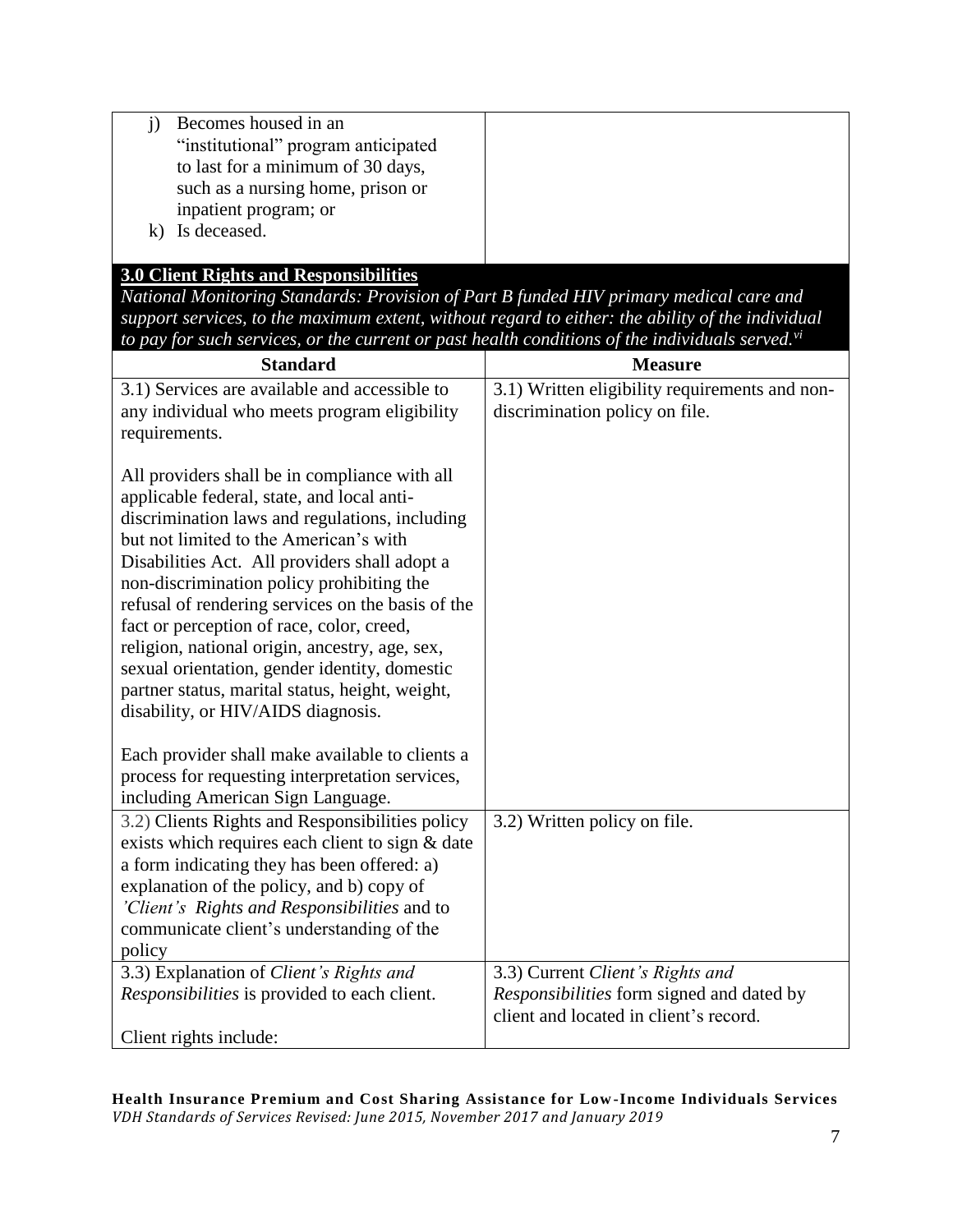| O       | Be treated with respect, dignity,             |  |
|---------|-----------------------------------------------|--|
|         | consideration, and compassion;                |  |
| $\circ$ | Receive services free of discrimination;      |  |
| O       | Be informed about services and options        |  |
|         | available.                                    |  |
| O       | Participate in creating a plan of             |  |
|         | services;                                     |  |
| O       | Reach an agreement about the                  |  |
|         | frequency of contact the client will          |  |
|         | have either in person or over the phone.      |  |
| O       | File a grievance about services received      |  |
|         | or denied;                                    |  |
| O       | Not be subjected to physical, sexual,         |  |
|         | verbal and/or emotional abuse or              |  |
|         | threats;                                      |  |
| $\circ$ | Voluntary withdraw from the program;          |  |
| $\circ$ | Have all records be treated                   |  |
|         | confidentially;                               |  |
|         |                                               |  |
|         | Have information released only when:          |  |
| $\circ$ | A written release of information is           |  |
|         | signed;                                       |  |
| $\circ$ | A medical emergency exists;                   |  |
| O       | There is an immediate danger to the           |  |
|         | client or others;                             |  |
| $\circ$ | There is possible child or elder abuse;       |  |
|         | <b>or</b>                                     |  |
| $\circ$ | Ordered by a court of law.                    |  |
|         |                                               |  |
|         | Client responsibilities include:              |  |
| $\circ$ | Treat other clients and staff with            |  |
|         | respect and courtesy;                         |  |
| O       | Protect the confidentiality of other          |  |
|         | clients;                                      |  |
| O       | Participate in creating a plan of<br>service; |  |
|         | Let the agency know any concerns or           |  |
| $\circ$ | changes in needs;                             |  |
| $\circ$ | Make and keep appointments, or when           |  |
|         | possible, phone to cancel or change an        |  |
|         | appointment time;                             |  |
| O       | Stay in contact with the agency by            |  |
|         | informing the agency of change in             |  |
|         | address and phone number, respond to          |  |
|         | phone calls and mail and                      |  |
|         |                                               |  |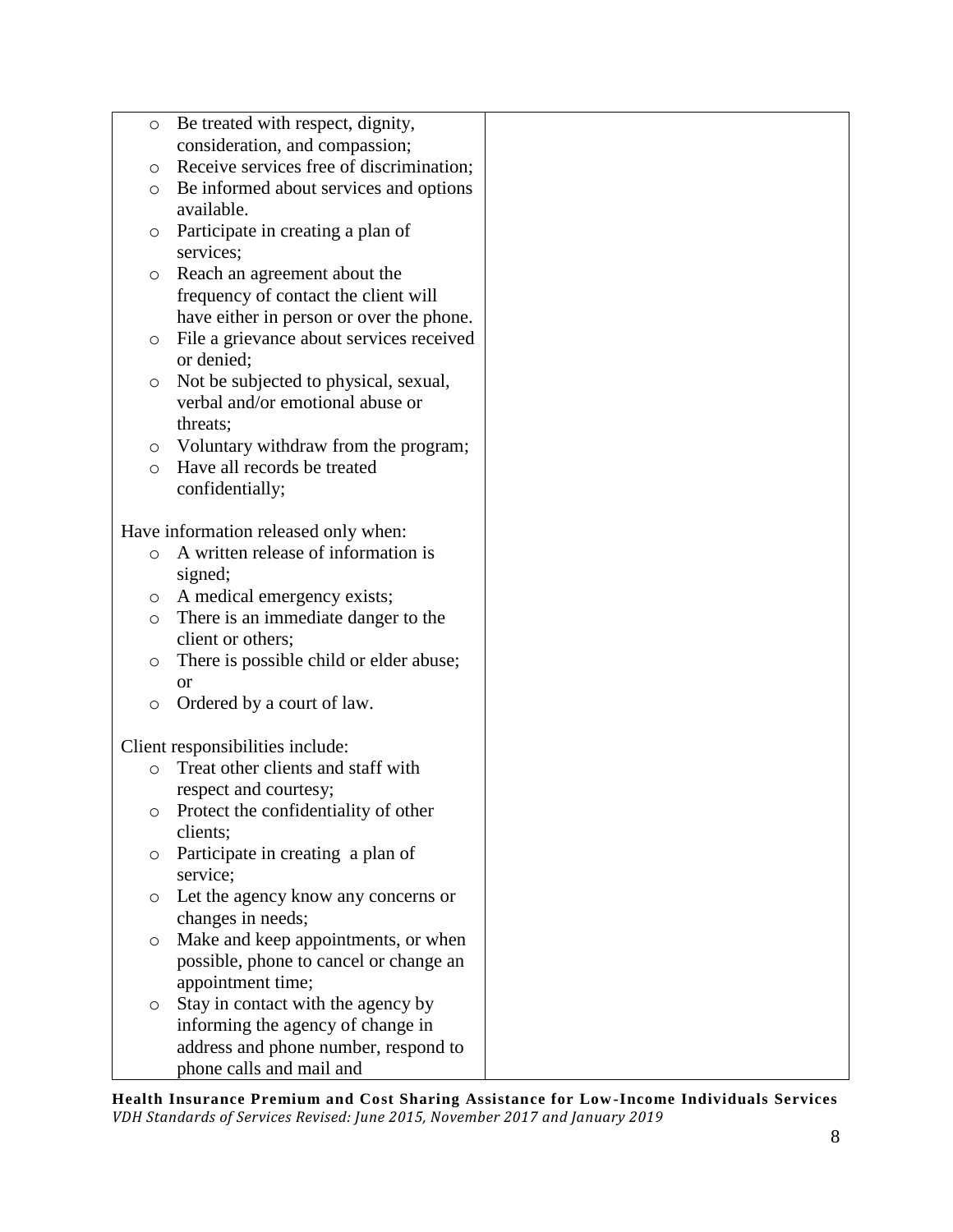| Avoid subjecting the agency's staff to<br>$\circ$                                                                                                                                                                                                             |                                                                                                                         |
|---------------------------------------------------------------------------------------------------------------------------------------------------------------------------------------------------------------------------------------------------------------|-------------------------------------------------------------------------------------------------------------------------|
| physical, sexual, verbal and/or                                                                                                                                                                                                                               |                                                                                                                         |
| emotional abuse or threats.                                                                                                                                                                                                                                   |                                                                                                                         |
| <b>4.0 Grievance Process</b>                                                                                                                                                                                                                                  |                                                                                                                         |
| <b>Standard</b>                                                                                                                                                                                                                                               | <b>Measure</b>                                                                                                          |
| 4.1) Grievance policy exists which requires<br>each client to sign & date indicating they has<br>been offered: a) explanation of the policy, and<br>b) copy of <i>Grievance Procedure</i> and c)<br>communication of client's understanding of the<br>policy. | 4.1) Written grievance procedure on file,<br>available in languages and formats<br>appropriate to populations served.   |
| Policy shall describe the process for resolving<br>client grievances, including identification of<br>whom to contact and applicable timelines.                                                                                                                |                                                                                                                         |
| Policy shall be available in languages and<br>formats (e.g. for persons with disabilities)<br>appropriate to populations served.                                                                                                                              |                                                                                                                         |
| 4.2) Explanation of Grievance Procedure is<br>provided to each client.                                                                                                                                                                                        | 4.2) Current Grievance Procedure form<br>signed and dated by Client and located in<br>client's record.                  |
| Clients may file a grievance if their request for<br>services is denied or if they have any complaint<br>or concern about the services received.                                                                                                              |                                                                                                                         |
| 4.3) Grievance process shall be fair and<br>expeditious for resolution of client grievances.                                                                                                                                                                  | 4.3) Documentation of client grievances,<br>status and resolution.                                                      |
| 4.4) Review of the grievance policy yearly<br>with client signature.                                                                                                                                                                                          | 4.4) Current Client's Rights and<br>Responsibilities form signed and dated by<br>client and located in client's record. |
| <b>5.0 Personnel Qualifications (including licensure)</b>                                                                                                                                                                                                     |                                                                                                                         |
| <b>Standard</b>                                                                                                                                                                                                                                               | <b>Measure</b>                                                                                                          |
| 5.1) All insurance assistance staff will have a<br>a minimum of an associate's degree and one<br>year of insurance experience including<br>knowledge concerning COBRA, OBRA,<br>Medicaid, Medicare, and private insurance<br>programs.                        | 5.1) Copy of qualifications in employee<br>personnel file.                                                              |
| 5.2) Newly employed insurance personnel<br>must complete orientation within 2 weeks of                                                                                                                                                                        | 5.2) Documentation of training in personnel<br>file.                                                                    |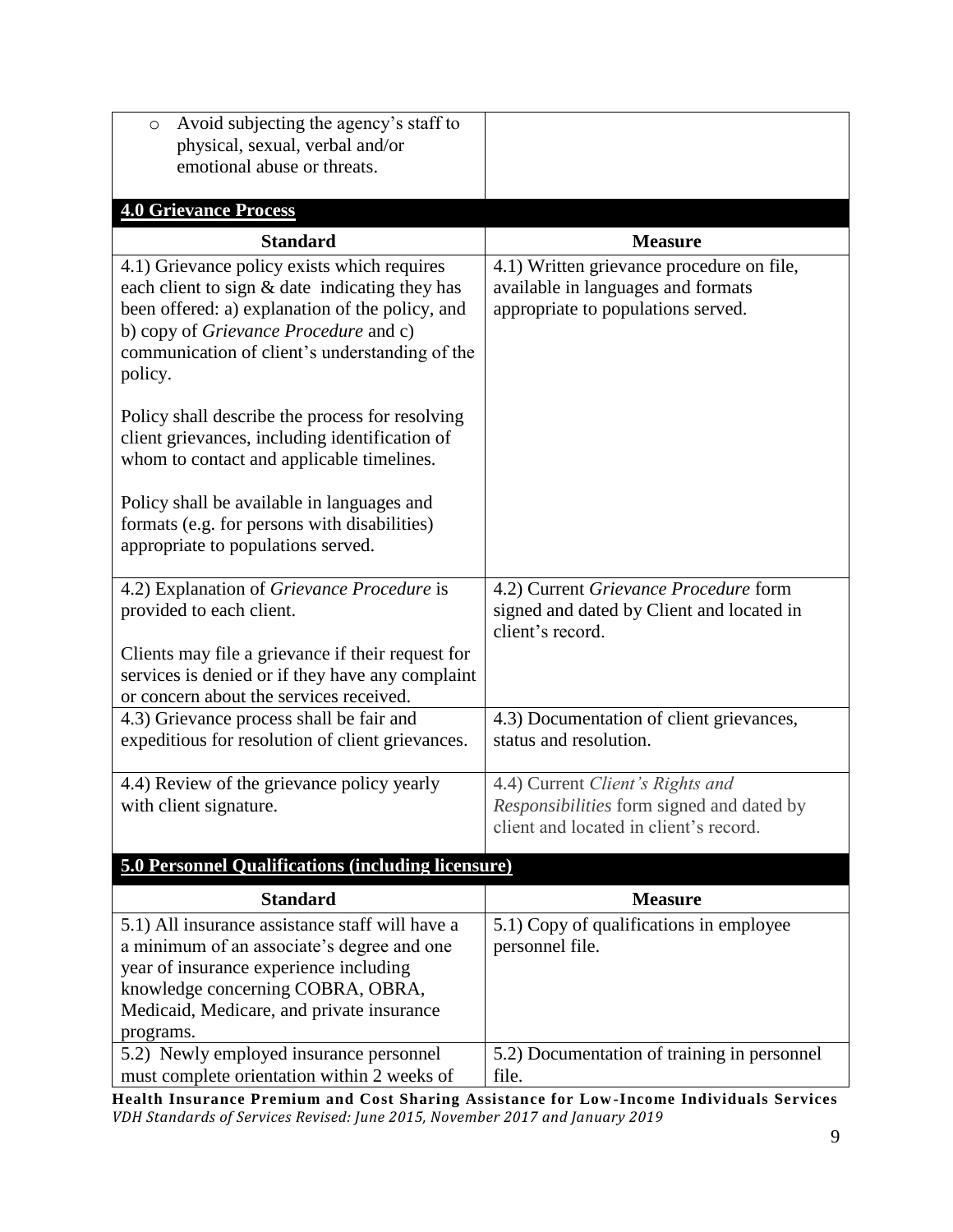| hire and the following training within 180 days<br>of hire:<br><b>HIV 101</b><br>$\bullet$<br><b>Affordable Care Act</b><br><b>Insurance Marketplace</b><br>Medicare Part D<br>Cultural competency<br>Legal ramifications, including<br>confidentiality.                                                                                                                                                                                                                                                                     |                                                                                                                                                                                                                                        |
|------------------------------------------------------------------------------------------------------------------------------------------------------------------------------------------------------------------------------------------------------------------------------------------------------------------------------------------------------------------------------------------------------------------------------------------------------------------------------------------------------------------------------|----------------------------------------------------------------------------------------------------------------------------------------------------------------------------------------------------------------------------------------|
| <b>6.0 Cultural and Linguistic Competency</b>                                                                                                                                                                                                                                                                                                                                                                                                                                                                                |                                                                                                                                                                                                                                        |
| <b>Standard</b>                                                                                                                                                                                                                                                                                                                                                                                                                                                                                                              | <b>Measure</b>                                                                                                                                                                                                                         |
| 6.1) Health services are culturally and<br>linguistically competent, client-guided and<br>community based. At a minimum, provider's<br>documentation should include:<br>Experience with providing services to the<br>diverse ethnic, linguistic, sexual or cultural<br>populations targeted;<br>Capacity of staff, including volunteers and<br>Board, to design, provide and evaluate<br>culturally and linguistically appropriate<br>services;<br>List of cultural competency trainings<br>$\bullet$<br>completed by staff. | 6.1) Documentation of cultural and linguistic<br>competence as reported in annual Cultural<br>and Linguistic Competency Report.                                                                                                        |
| 6.2) Easy-to-understand print and multimedia<br>materials and signage in the languages                                                                                                                                                                                                                                                                                                                                                                                                                                       | 6.2) Culturally and linguistically appropriate<br>materials and signage accessible.                                                                                                                                                    |
| commonly used by the populations in the<br>service area shall be available. <sup>vii</sup>                                                                                                                                                                                                                                                                                                                                                                                                                                   |                                                                                                                                                                                                                                        |
| <b>7.0 Privacy and Confidentiality (including securing records)</b>                                                                                                                                                                                                                                                                                                                                                                                                                                                          |                                                                                                                                                                                                                                        |
| <b>Standard</b>                                                                                                                                                                                                                                                                                                                                                                                                                                                                                                              | <b>Measure</b>                                                                                                                                                                                                                         |
| 7.1) Client confidentiality policy exists which<br>include: 1) Release of information<br>requirements, and b) Health Insurance<br>Portability and Accountability Act.                                                                                                                                                                                                                                                                                                                                                        | 7.1) Written Client confidentiality policy on<br>file at provider agency.                                                                                                                                                              |
| 7.2) Client's consent for release of information<br>is determined.                                                                                                                                                                                                                                                                                                                                                                                                                                                           | 7.2) Current Release of Information Form<br>signed and dated by client and provider<br>representative and located in client's record.<br>Each release form indicates who may receive<br>the client's information and has an expiration |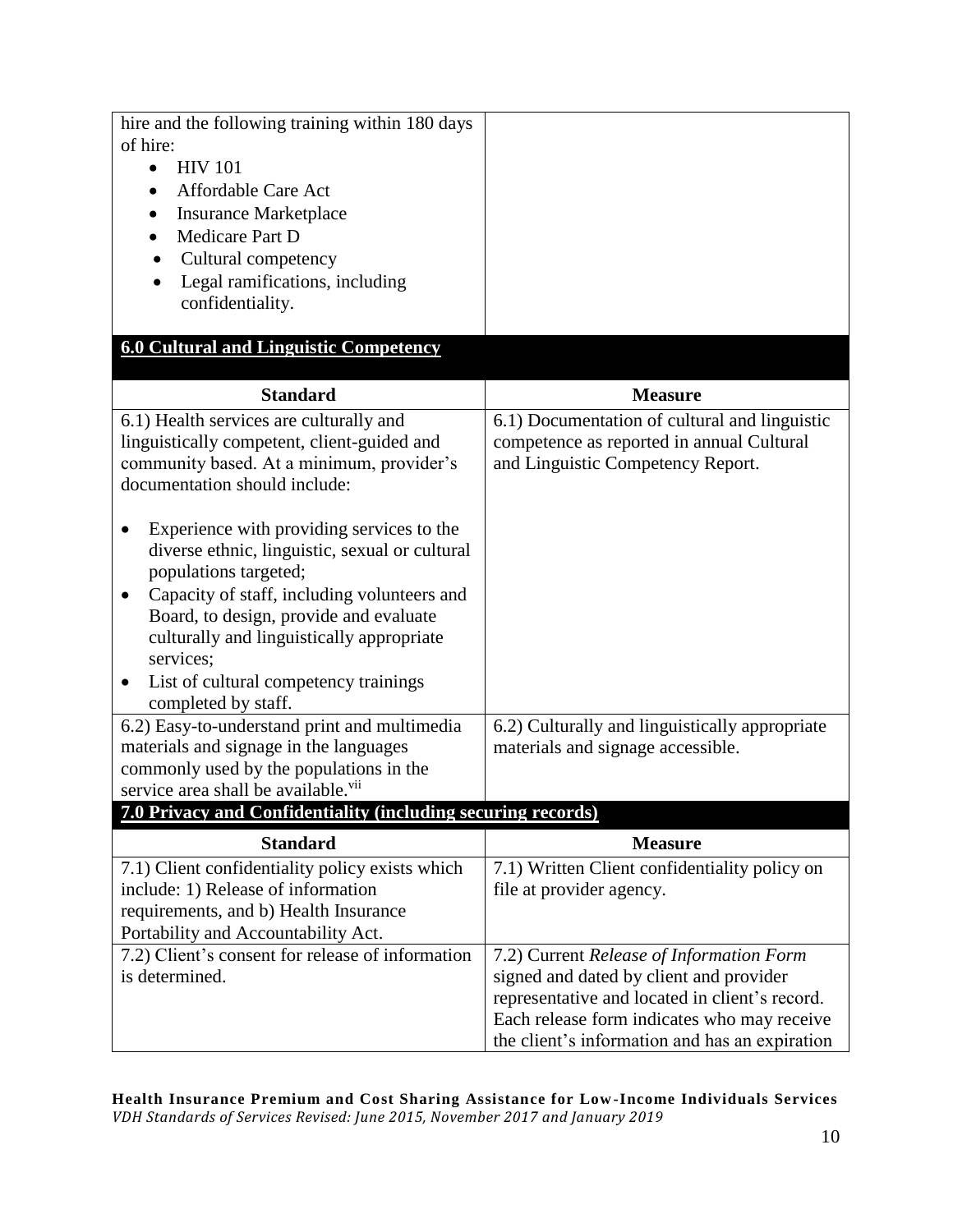|                                                                                                                            | of not more than 12 months from date of<br>signature.                                                                                                                                                      |
|----------------------------------------------------------------------------------------------------------------------------|------------------------------------------------------------------------------------------------------------------------------------------------------------------------------------------------------------|
| 7.3) Each client file is stored in a secure<br>location. Electronic client records are protected<br>from unauthorized use. | 7.3) Files stored in locked file or cabinet with<br>access limited to appropriate personnel.<br>Electronic files are secure with password<br>protection and access is limited to appropriate<br>personnel. |
| 7.4) Annual submission of Verification of                                                                                  | 7.4) Documentation of signed Verification of                                                                                                                                                               |
| Receipt of Assurance of Key Requirements                                                                                   | Receipt of Assurance of Key Requirement                                                                                                                                                                    |
| document by all staff that handle client                                                                                   | forms.                                                                                                                                                                                                     |
| identifying information.                                                                                                   |                                                                                                                                                                                                            |
| 8.0 Quality Management                                                                                                     |                                                                                                                                                                                                            |

*National Monitoring Standards: Implement a Clinical Quality Management Program (CQM) to include: a) written QM plan; b) quality expectations for providers and services; c) method to report and track expected outcomes; d) monitoring of provider compliance with HHS treatment guidelines and Part B Program's approved Standards of Care.viii*

| <b>Standard</b>                                                                                                                | <b>Measure</b>                                                                                                                                                                                                                                                                                                                                                      |
|--------------------------------------------------------------------------------------------------------------------------------|---------------------------------------------------------------------------------------------------------------------------------------------------------------------------------------------------------------------------------------------------------------------------------------------------------------------------------------------------------------------|
| 8.1) Measure and report client health outcomes<br>using Health Insurance Premium and Cost<br>Sharing measures approved by VDH. | 8.1) Performance measurement data on the<br>following indicators:<br>Percentage of people living with HIV and<br>receiving Health Insurance Premium and<br>Cost Sharing Assistance services,<br>regardless of age, who will have at least<br>two care markers in a 12 month period<br>that are at least 3 months apart (Care<br>marker defined as evidence of a HIV |
|                                                                                                                                | medical care visit date, a CD4 count and<br>test date, a viral load value and test date,<br>and/or an antiretroviral medication<br>prescription and date).                                                                                                                                                                                                          |
|                                                                                                                                | Percentage of people enrolled in RW Part<br>B-funded Program living with HIV and<br>receiving Health Insurance Premium and<br>Cost Sharing Assistance, regardless of<br>age, who will have an HIV viral load less<br>than 200 copies/mL at last HIV viral load<br>test during the measurement year.                                                                 |